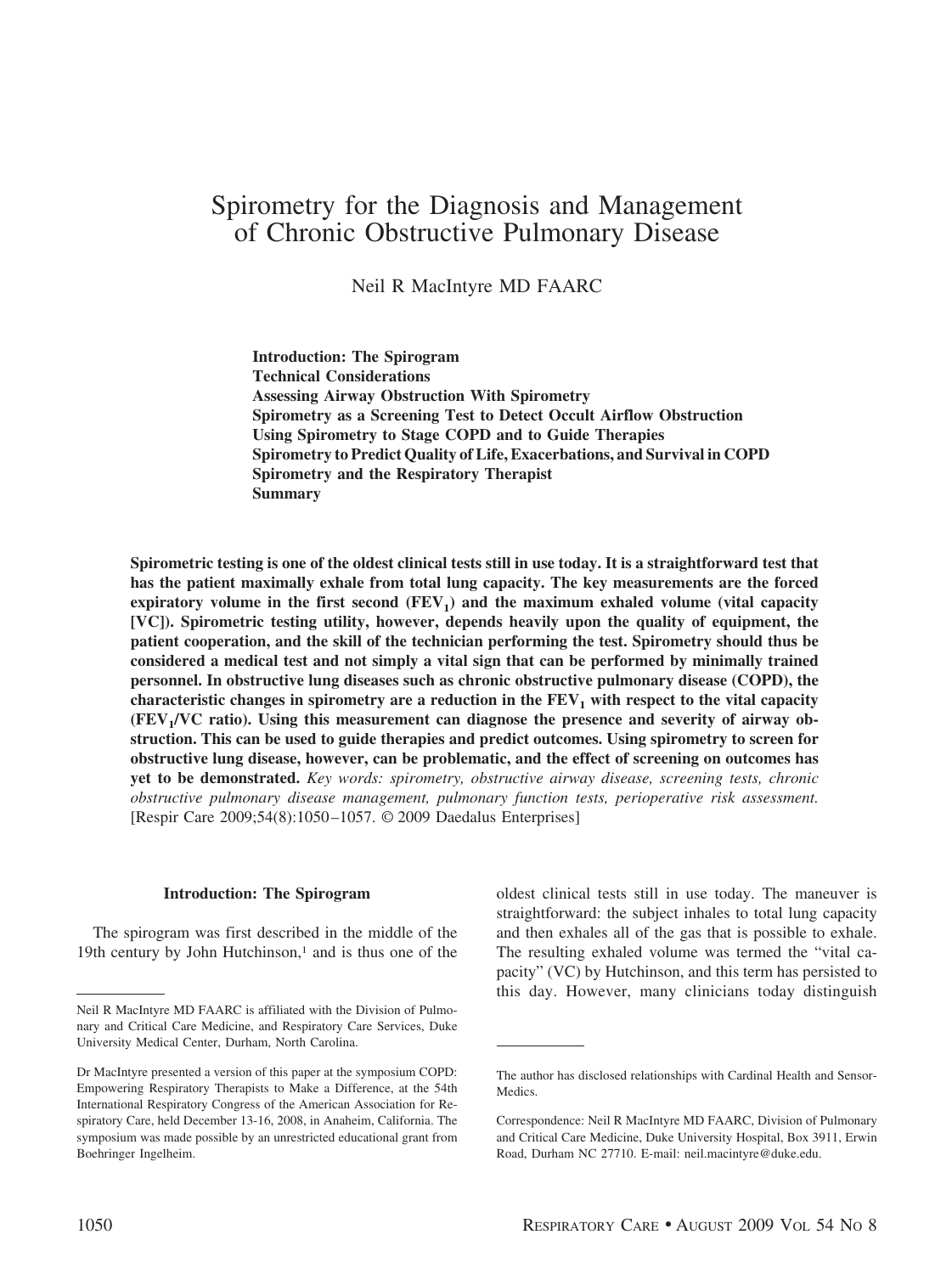

Fig. 1. Spirogram. FEV<sub>1</sub> = forced expiratory volume in the first second.  $FVC =$  forced vital capacity.

whether the vital capacity was a "forced" maneuver (ie, the subject exhales with as much velocity as possible) or a "slow" maneuver (ie, the subject exhales at a comfortable rate). In practice, forced and slow VCs are nearly identical in most subjects. However, in some subjects the forced maneuver may be a bit larger, reflecting greater effort, while in other subjects with small-airway collapse the forced VC (FVC) may be smaller than the slow maneuver.2

Over the years, the spirometric maneuver has been analyzed in a variety of ways beyond the measurement of simple VC. Perhaps the most important measurement is that of the volume that could be exhaled in the first second during a forced maneuver—the forced expiratory volume in the first second  $(FEV_1)^{3,4}$  (Fig. 1). This value, when referenced to the maximum VC in subjects with good effort, is the current accepted standard for defining the presence or absence of airflow obstruction (see below).4-6 Restrictive and neuromuscular disease categories can also be characterized by spirometric VC and  $FEV<sub>1</sub>$  measurements, as described in Table 1.7 Other analyses of the spirogram include volumes exhaled over subsequent seconds (eg, the  $FEV_3$  or  $FEV_6$ ), as well as analyses of flows during various parts of the expiratory maneuver (see below).

## **Technical Considerations**

In order to standardize the spirometric procedure, the American Thoracic Society and the European Respiratory Society have published a number of technical standards.<sup>4,5</sup> Equipment and test performance standards are listed in Tables 2 and 3. It is important to realize that using these standardization procedures results in significantly more accurate and reproducible results, and thus these standards should be adopted by all spirometric testing facilities.<sup>8</sup>

In addition to meeting technical standards, spirometric testing facilities must assure that testing personnel be well trained and understand how to do quality spirometry.9 This is particularly important because spirometry is heavily patient-dependent and a maximal effort is required. For example, a poor muscular effort will reduce both the VC and the  $FEV<sub>1</sub>$ , which can mimic either obstructive or restrictive abnormalities (see Table 1). Similarly, a very brief effort may yield nearly identical values for  $FEV<sub>1</sub>$  and VC, which can erroneously suggest a normal  $FEV<sub>1</sub>/VC$  ratio.

These patient-effort and testing personnel issues are of particular concern today in that many organizations are recommending that spirometry be performed in a variety of clinical settings outside the traditional pulmonary function laboratory (eg, physicians' offices, public screening areas, and health fairs).6,10-12 It must be appreciated, however, that in these non-laboratory venues a number of reports have cautioned that significant errors, including both over-diagnosis and under-diagnosis of obstructive and restrictive defects, can occur.13-17 One example from the United Kingdom examined a large number of spirograms performed in primary-care physician offices.15 Although the primary-care physician thought that 90% of these tests were acceptable, an expert review showed that only 64%

| Table 1. | Vital Capacity and FEV <sub>1</sub> Results in Different Disease Categories |  |
|----------|-----------------------------------------------------------------------------|--|
|----------|-----------------------------------------------------------------------------|--|

|                             | Vital Capacity <sup>®</sup> | <b>FEV</b>             | FEV <sub>1</sub> /Vital Capacity |
|-----------------------------|-----------------------------|------------------------|----------------------------------|
| <b>Obstructive Diseases</b> |                             |                        |                                  |
| <b>COPD</b>                 | Normal/decreased            | Decreased              | Decreased                        |
| Asthma                      | Normal/decreased            | Decreased <sup>+</sup> | Decreased <sup>†</sup>           |
| Restrictive diseases        | Decreased                   | Decreased              | Normal                           |
| Neuromuscular diseases      | Decreased                   | Decreased              | Decreased                        |

\* Decreased is defined as outside the lower limit of normal of the reference equations being used. Vital capacity may be normal or may be decreased in obstructive diseases in the presence of air trapping and/or excessive expiratory time requirements.

† Spirometric abnormalities are episodic in asthma.

 $FEV_1$  = forced expiratory volume in the first second

 $COPD =$  chronic obstructive pulmonary disease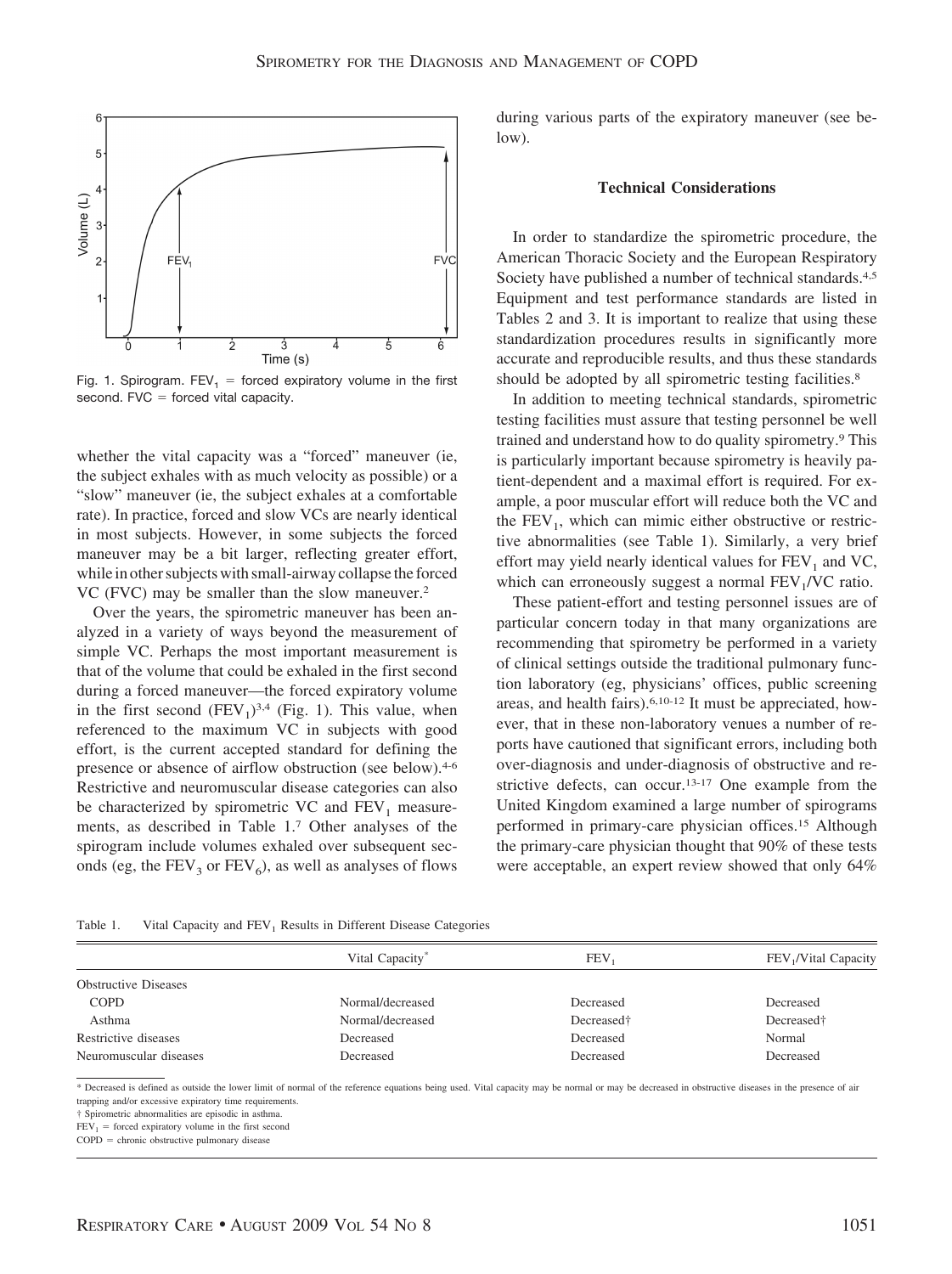| Test                          | Range/Accuracy (BTPS)                                                 | Flow Range<br>(L/s) | Time<br>(s) | Resistance and<br><b>Back Pressure</b> | Test Signal             |
|-------------------------------|-----------------------------------------------------------------------|---------------------|-------------|----------------------------------------|-------------------------|
| VC                            | 0.5–8 L $\pm$ 3% of reading or $\pm$ 0.050 L, whichever is greater    | $0 - 14$            | 30          | NA.                                    | 3-L calibration syringe |
| <b>FVC</b>                    | 0.5–8 L $\pm$ 3% of reading or $\pm$ 0.050 L, whichever is greater    | $0 - 14$            | 15          | $< 1.5$ cm H <sub>2</sub> O/L/s        | 24 standard waveforms   |
| FEV,                          | 0.5–8 L $\pm$ 3% of reading or $\pm$ 0.050 L, whichever is greater    | $0 - 14$            |             | $< 1.5$ cm H <sub>2</sub> O/L/s        | 3-L calibration syringe |
| Time zero                     | The time point from which all FEV <sub>1</sub> measurements are taken | $0 - 14$            | <b>NA</b>   | Back extrapolation                     | 24 standard waveforms   |
|                               | $BTPS = body$ temperature and pressure saturated                      |                     |             |                                        |                         |
| $NA = not applicable$         |                                                                       |                     |             |                                        |                         |
| $VC = vital capacity$         |                                                                       |                     |             |                                        |                         |
| $FVC = forced vital capacity$ |                                                                       |                     |             |                                        |                         |
|                               | $FEV_1$ = forced expiratory volume in the first second                |                     |             |                                        |                         |
| (Adapted from Reference 3.)   |                                                                       |                     |             |                                        |                         |

Table 2. American Thoracic Society/European Respiratory Society Device Standards

met appropriate acceptability criteria. More importantly, the expert review found that 25% of the patients were subsequently misdiagnosed from these tests.15

| Table 3. | American Thoracic Society/European Respiratory Society |
|----------|--------------------------------------------------------|
|          | Spirometry Criteria for Within-Maneuver and Between-   |
|          | Maneuver Acceptability                                 |

| Within-Maneuver Criteria                                                          |
|-----------------------------------------------------------------------------------|
| Individual spirograms are "acceptable" if:                                        |
| They are free from artifacts such as:                                             |
| Cough during the first second of exhalation                                       |
| Glottis closure that influences the measurement                                   |
| Early termination or cut-off                                                      |
| Effort that is not maximal throughout                                             |
| Leak                                                                              |
| Obstructed mouthpiece                                                             |
| They have good starts                                                             |
| Extrapolated volume $< 5\%$ of FVC or 0.15 L, whichever is<br>greater             |
| They show satisfactory exhalation                                                 |
| Duration of $> 6$ s (3 s for children) or a plateau in the volume-                |
| time curve or if the subject cannot or should not continue to<br>exhale           |
| Between-Maneuver Criteria:                                                        |
| After 3 acceptable spirograms have been obtained, apply the                       |
| following tests:                                                                  |
| The 2 largest values of FVC must be within 0.15 L of each<br>other                |
| The 2 largest values of $FEV_1$ must be within 0.15 L of each<br>other            |
| If both of those criteria are met, the test session may be concluded              |
| If both of those criteria are not met, continue testing until:                    |
| Both of the criteria are met with analysis of additional acceptable<br>spirograms |
| or                                                                                |
| A total of 8 tests have been performed (optional)                                 |
| $\alpha$                                                                          |
| The patient/subject cannot or should not continue                                 |

Save, as a minimum, the 3 satisfactory maneuvers

(Adapted from Reference 3.)

In most countries today, pulmonary function laboratories are accredited only for safety and administrative issues, not for test performance standards, equipment standards, quality control, or personnel training. There is, however, growing interest around the world (eg, Australia and New Zealand) in developing more in-depth accreditation programs. This has led to the World Pulmonary Function Laboratory Accreditation Project, which is addressing these issues (http://www.lungfunction.org/ wolfap.html). Clearly, as spirometry becomes more widespread, it will become increasingly important that appropriate standards be mandated.

## **Assessing Airway Obstruction With Spirometry**

The 2 most common obstructive airway diseases are asthma and chronic obstructive pulmonary disease (COPD). Asthma is defined as an episodic airway inflammatory process, whereas COPD is a more chronic progressive airway inflammatory and scarring process. As noted above, the classic spirometric manifestation of airway obstruction is a reduced  $FEV_1$  with respect to the VC ( $FEV_1/VC$  ratio). Conventionally, the larger of the forced or slow VC is recommended for the denominator.3 Many organizations have endorsed the notion that an absolute cutoff of 0.70 for a properly performed  $FEV<sub>1</sub>/VC$  ratio separates clinically important airway obstruction from normal.6,10 This fixed ratio, however, can be misleading, because the normal  $FEV<sub>1</sub>/VC$  ratio (as defined by being above the lower limit of normal or 95% confidence interval from a reference equation) may exceed 0.75– 0.80 in young adults, but then decline to  $0.60 - 0.65$  in older subjects.<sup>18</sup> Indeed, the  $0.70$ value is an accurate threshold for diagnosing airway obstruction only in middle-age subjects. Thus, in the younger age groups the 0.70 cutoff will under-diagnose airway obstruction, whereas in the older age groups it will overdiagnose airway obstruction. Despite this, many organizations noted above have stuck to the 0.70 absolute cutoff recommendation because it is easy to remember and thus perhaps more applicable to large population testing.

 $FVC = forced vital capacity$ 

 $FEV_1$  = forced expiratory volume in the first second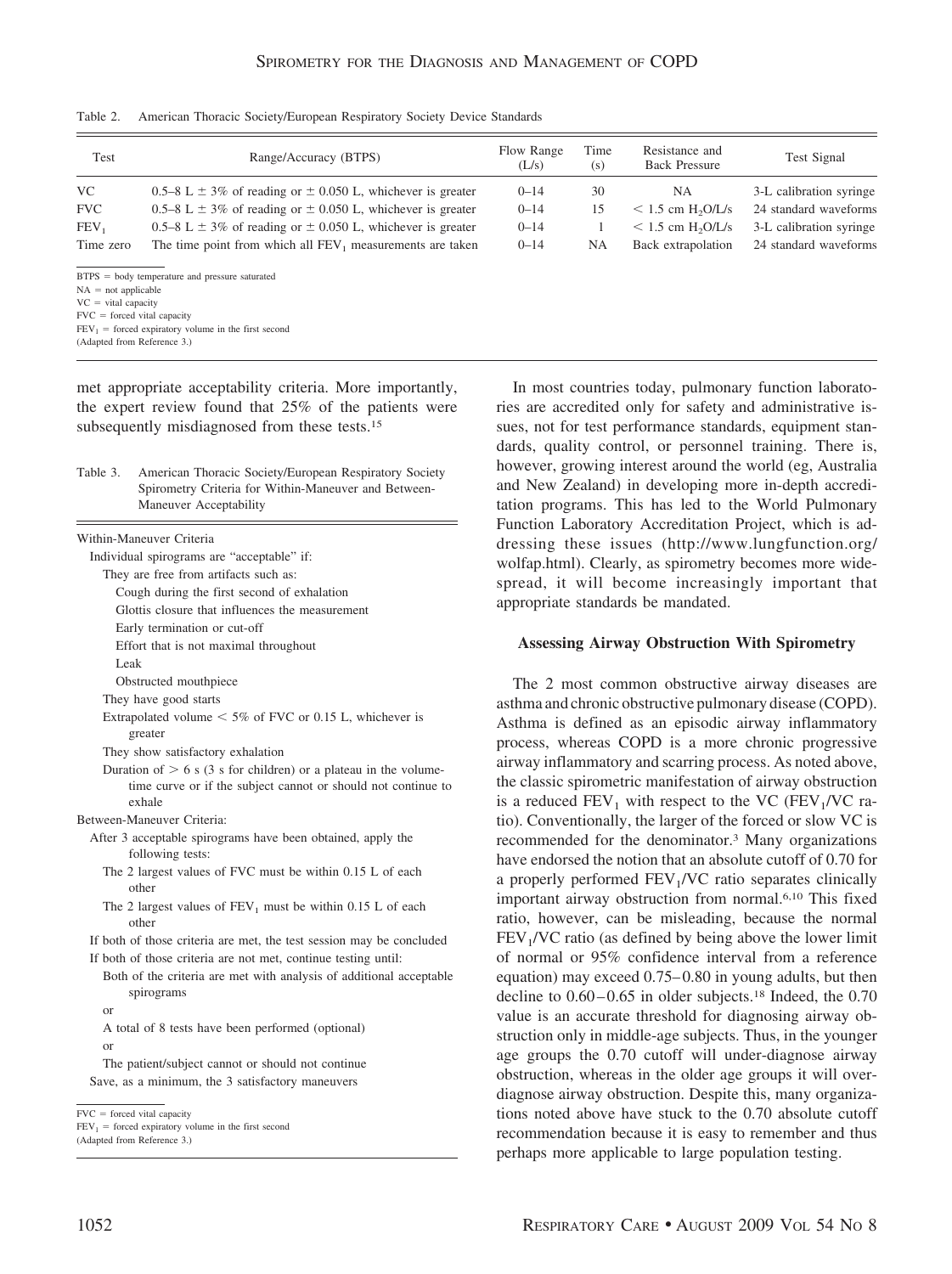| Change to NHANES III from: | Crapo<br>(%) | Knudson<br>(%) | Morris<br>(%) |
|----------------------------|--------------|----------------|---------------|
| Obstruct to normal         | 6            | 15             |               |
| Obstruct to restrict.      | 0.5          | 6              | 2             |
| Normal to obstruct         | 0.01         | NΑ             | 3             |
| Normal to restrict         |              | 15             |               |

Table 4. Effects on Diagnosis With Change to NHANES III From 3 Other Common Reference Equations

 $NHANES = National Health and Nutrition Examination Survey$ (Adapted from Reference 19.)

The selection of reference values is also important. The largest collection of normal spirometric values is from the National Health and Nutrition Survey (NHANES III), performed in the 1990s.<sup>4</sup> This should probably be considered the accepted standard, as it is the largest collection of normal spirograms on record, and it also accounts for differences in race/ethnicity in African American and Hispanic populations. Use of other prediction equations instead of NHANES III can lead to different interpretation results, as shown in Table 4.19

Diagnosing airflow obstruction is important. There are many effective interventions in asthma and COPD that improve outcomes. In COPD, for example, smoking cessation, drugs, oxygen, rehabilitation, and surgical options exist for appropriate patients, which improve quality of life, exercise tolerance, health-care cost reductions, and even mortality. This is the rationale behind many organizations urging physician awareness of COPD and documenting it with spirometry.6,10-12,20-23 Indeed, a diagnosis of COPD is often erroneously made in clinical practice without spirometry<sup>22,24</sup> and inappropriate subsequent management results. This emphasizes the importance of using spirometry to confirm that respiratory symptoms suggestive of COPD are actually due to airflow obstruction.

The spirogram can also be analyzed in different ways to describe other airway mechanical characteristics. For example, bronchodilator administration can be given and the change in spirometric values noted.5 Several organizations have defined a change in  $FEV_1$  of  $> 12\%$  under these conditions to represent "bronchodilator responsiveness."3 Classically, asthma has bronchodilator responsiveness, whereas COPD does not. However, it has long been known that patients with well established COPD often will have some bronchodilator responsiveness,<sup>25</sup> and, conversely, asthmatics, especially if they have taken their bronchodilator therapy before arriving in the pulmonary function laboratory, may have very little airway responsiveness. Whether clinical decisions and clinical plans should be

based on bronchodilator responsiveness is thus unclear and often controversial.

Another use of the spirogram in the evaluation of airway mechanics is the change induced by a bronchoconstrictor, such as methacholine.<sup>26</sup> Reductions in  $FEV<sub>1</sub>$  after inhalation of graded doses of methacholine can be used to describe airway hyper-responsiveness (conventionally defined as a greater than 20% reduction in  $FEV<sub>1</sub>$ ). Importantly, methacholine challenge testing should usually be reserved for patients with normal spirometry at rest, as serious bronchospasm can be induced in those with known airway obstruction. It is thus not a typical test used to assess fixed airway obstruction such as COPD.

Finally, the spirogram can be plotted as a flow-volume loop, and this allows for more careful analysis of flows at low lung volumes (Fig. 2). It is thought that these expiratory flows at lower lung volumes are largely determined by the collapsing of peripheral non-cartilaginous airways, which function as the rate-limiting step to airflow as the lung empties.2 A simple representation of expiratory flows at low lung volumes is the average mid-expiratory flow between 25% and 75% of the VC. Prediction equations for this value, however, are quite "noisy" and probably apply only to measurements taken when the vital capacity is normal. Another characteristic pattern observed with flowvolume loop analysis is the flattening in the inspiratory and expiratory phases that occurs in the presence of upperairway obstructions.27



Fig. 2. Flow-volume loop.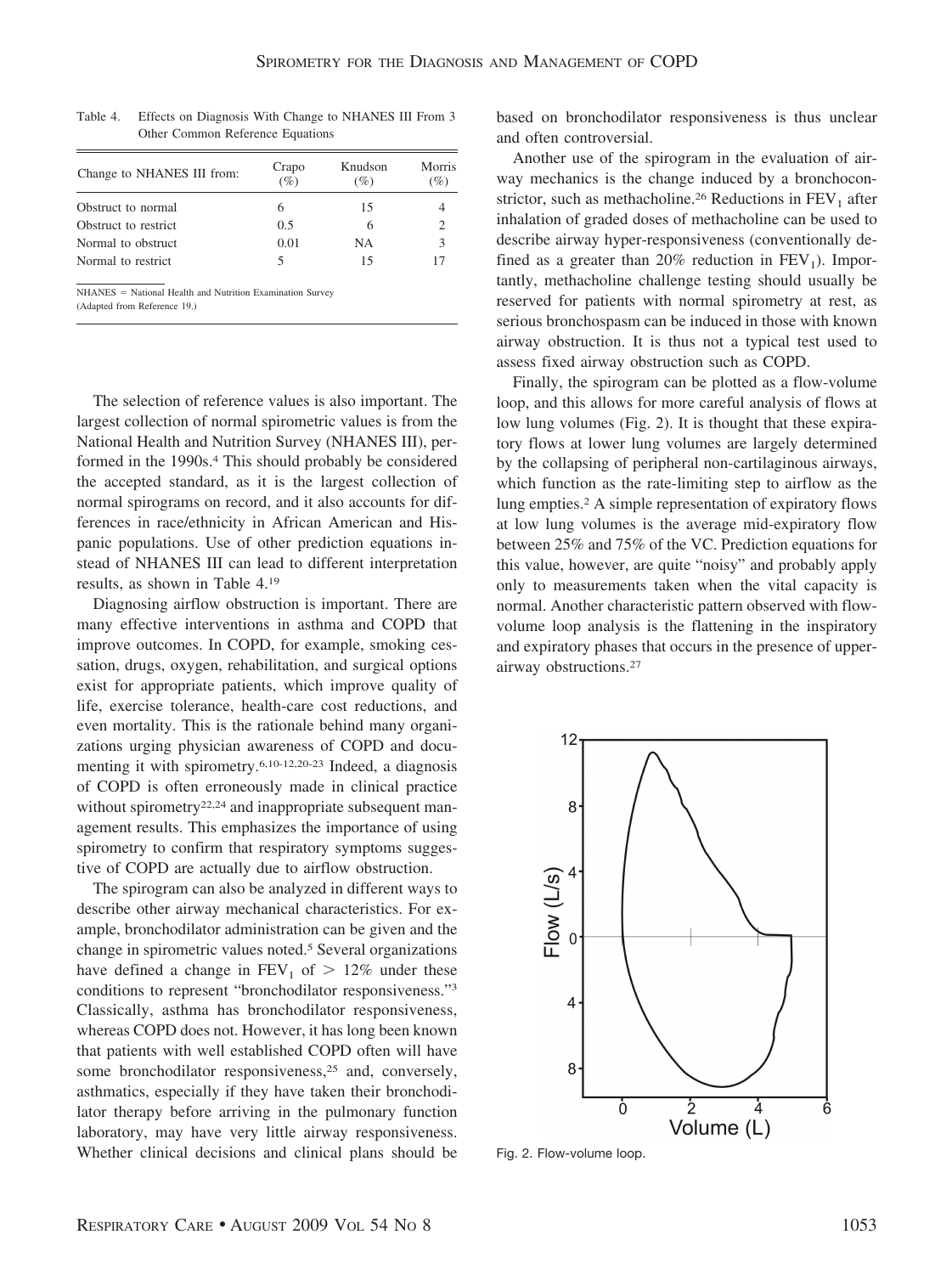# **Spirometry as a Screening Test to Detect Occult Airflow Obstruction**

The lung has a tremendous amount of reserve in it and, therefore, patients with lung disease may not experience symptoms until substantial amounts of lung function are lost. Thus, occult asymptomatic airway obstruction is likely to be present in the general population. Confirming this is the result of the NHANES III study,<sup>4</sup> which showed that as many as 12% of the asymptomatic population surveyed had evidence of subtle airway obstruction on screening spirometry. Although this was usually mild, it was independently associated with impaired functional or health status.

A key question is whether detecting early, very mild COPD will actually change outcomes, as there is very little specific therapy for occult airway obstruction other than to encourage smoking cessation (which should be done regardless of spirometric abnormalities). The key question is then whether an abnormal spirogram would actually encourage smoking cessation. Conversely, could a normal spirogram in an active smoker actually encourage continuation of the cigarette habit? Some studies suggest that smoking cessation is more common in patients who are told that they have a diagnosis of airway obstruction.28-32 This result, however, is not a universal finding.33-35 Moreover, even in the positive studies it is conceivable that the actual impact of spirometry may have been an *increase* in smoking in the subjects with normal spirometry, versus a reduction in smoking in those with abnormal spirometry. The impact of spirometry on smoking cessation is thus still an unanswered question.

Screening tests also have the potential for producing false positive and false negative tests (ie, diagnosing disease when none is present and missing disease when it is present).36 With spirometry, as noted above, these false positive and false negative rates may be dramatically increased if the technical standards are not met, patient cooperation is poor, or technician performance is suboptimal. False positive tests can lead to unnecessary diagnostic testing and stress on the patient. Conversely, false negatives give patients a false sense of being disease-free. Smoking injury occurs over decades and, thus, a normal spirogram at age 20 or 30 does not necessarily mean that there will not be substantial lung damage later in life.<sup>37</sup> Moreover, a negative spirogram in a smoker does not mean that other cigarette-related diseases or risk of disease are not present (eg, lung cancer or cardiovascular disease).

A recent Agency for Health Care Research and Quality evidence-based review project<sup>38</sup> concluded that if 10,000 current smokers over 40 years old received spirometric screening, 207 would qualify for inhaled therapies (2%), which would result in 12 fewer initial exacerbations. Put another way, the number needed to screen to prevent one initial exacerbation is 833. Given the enormous costs associated with such a massive screening program and the very limited benefit of preventing only an initial exacerbation, the Agency for Health Care Research and Quality concluded that screening spirometry was not cost-effective. Of note is that this analysis did not factor in costs of assessing the many false positive spirometric tests that would be expected—an additional reason to be cautious about mass screening.

Taken together, these data would suggest that large spirometric screening programs of asymptomatic subjects, especially with testing programs of low quality, are not wise. On the other hand, well designed programs focusing on high-risk subjects (eg, smokers) with symptoms could be useful in identifying COPD patients who would benefit from more in-depth evaluation and management.39-43

# **Using Spirometry to Stage COPD and to Guide Therapies**

The Global Initiative for Chronic Obstructive Lung Disease (GOLD) has proposed 4 stages of COPD, based upon spirometric testing.<sup>6</sup> These are an  $\text{FEV}_1/\text{VC}$  ratio  $\leq 0.70$ and:  $FEV_1 > 80\%$  predicted (stage I, mild),  $FEV_1$  of 50 – 80% predicted (stage II, moderate),  $FEV<sub>1</sub>$  of 30-50% predicted (stage III, severe), and  $\text{FEV}_1 < 30\%$  predicted (stage IV, very severe). Based on these staging criteria, stepwise approaches to therapy are recommended and are illustrated in Figure 3. This staged approach is a very logical framework to guide therapy for patients with COPD.

The  $FEV<sub>1</sub>$  can also be used to guide other therapies in COPD. As a marker of severity of lung disease it can be helpful in guiding decisions for surgeries such as lungvolume-reduction surgery. The National Emphysema Treatment Trial demonstrated, for example, that if the  $FEV<sub>1</sub>$  $is < 20\%$  predicted, lung-volume-reduction surgery is inappropriate and associated with a high surgical mortality.44 In assessing other operative risks, spirometry can be used to diagnose and stage COPD as well as to quantify restrictive and neuromuscular defects (see Table 1). These lung diseases are clearly risk factors for postoperative pulmonary complications, and knowing the degree of impairment can help assess the magnitude of the risk. For example, lung-disease patients with mild-moderate impairment (FEV<sub>1</sub> of 61–79% predicted) had a 4-fold risk of postoperative pulmonary complications over non-lungdisease patients, but this risk increased to over 15-fold when the  $FEV<sub>1</sub>$  was less than 61% predicted.<sup>45</sup> However, as noted for COPD screening above, routine spirometry as a preoperative procedure in unselected patients is probably not cost-effective.46

Spirometry can also be a useful tool in following other patients as well. This is particularly true in following patients on chemotherapy or other lung-toxic drugs, where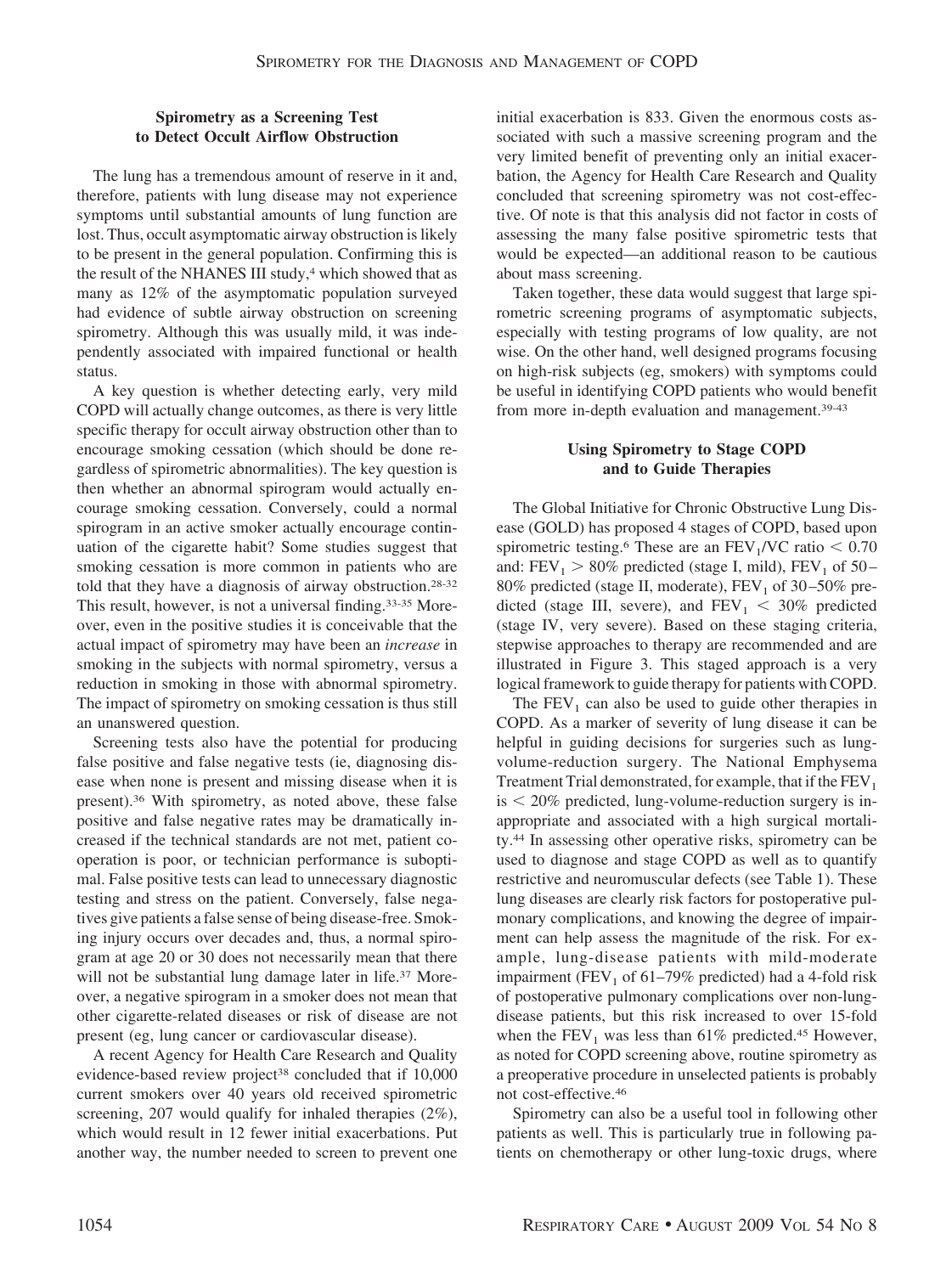| <b>New</b>      | 0: At Risk                                                                 | I: Mild                                                                                               | II: Moderate                                                                                                      | III: Severe                                                                                                       | <b>IV: Very Severe</b>                                                                                                                             |
|-----------------|----------------------------------------------------------------------------|-------------------------------------------------------------------------------------------------------|-------------------------------------------------------------------------------------------------------------------|-------------------------------------------------------------------------------------------------------------------|----------------------------------------------------------------------------------------------------------------------------------------------------|
| Characteristics | • Chronic symptoms<br>• Exposure to risk<br>factors<br>• Normal spirometry | $\cdot$ FEV <sub>1</sub> /FVC < 70%<br>• FEV <sub>1</sub> $\geq$ 80%<br>• With or without<br>symptoms | $\cdot$ FEV <sub>1</sub> /FVC < 70%<br>$\cdot$ 50% $\leq$ FEV <sub>1</sub> < 80%<br>• With or without<br>symptoms | $\cdot$ FEV <sub>1</sub> /FVC < 70%<br>$\cdot$ 30% $\leq$ FEV <sub>1</sub> < 50%<br>• With or without<br>symptoms | $\cdot$ FEV <sub>1</sub> /FVC < 70%<br>$\cdot$ FEV <sub>1</sub> $\geq$ 30% or presence<br>of chronic respiratory<br>failure or right heart failure |
|                 |                                                                            |                                                                                                       | Avoidance of risk factor(s); influenza vaccination                                                                |                                                                                                                   |                                                                                                                                                    |
|                 |                                                                            | Add short-acting bronchodilator when needed                                                           |                                                                                                                   |                                                                                                                   |                                                                                                                                                    |
|                 |                                                                            |                                                                                                       | Add regular treatment with one or more<br>long-acting bronchodilators<br>Add rehabilitation                       |                                                                                                                   |                                                                                                                                                    |
|                 |                                                                            |                                                                                                       |                                                                                                                   | Add inhaled glucocorticosteroids<br>if repeated exacerbations                                                     |                                                                                                                                                    |
|                 |                                                                            |                                                                                                       |                                                                                                                   |                                                                                                                   | Add long-term<br>oxygen if chronic<br>respiratory<br>failure<br>Consider surgical<br>treatments                                                    |

Fig. 3. System for staging and management of chronic obstructive pulmonary disease (COPD) by the Global Initiative for Chronic Obstructive Lung Disease (GOLD). FEV<sub>1</sub> = forced expiratory volume in the first second. FVC = forced vital capacity. (From Reference 6)

reductions in VC may be a very early sign of drug toxicity. Another example is in the follow-up of lung transplantation, where one of the earlier signs of rejection is a reduction in  $FEV_1$  and VC.

# **Spirometry to Predict Quality of Life, Exacerbations, and Survival in COPD**

Not surprisingly, the  $FEV<sub>1</sub>$  correlates with exercise capacity, activities of daily living, and quality of life in COPD patients.47,48 Perhaps more importantly, multiple studies have correlated  $FEV_1$  or  $FEV_1$  decline as strong predictors of the risk of COPD exacerbation.49-51 This emphasizes the need to recognize these patients, since COPD exacerbations are the single most expensive aspect of COPD care, and multiple effective therapeutic interventions (eg, drugs, rehabilitation) are available to reduce exacerbations. Finally, the  $FEV<sub>1</sub>$  has been known for decades to correlate with mortality, not only from COPD, but from other chronic diseases as well.52-56

The mortality-prediction capability for spirometry is strengthened when the  $FEV<sub>1</sub>$  is incorporated into the BODE index, a 4-component assessment with scores of 1-4 for each component.57,58 The 4 components are body mass index (B), airway obstruction from  $FEV<sub>1</sub>$  (O), dyspnea score from the Medical Research Council questionnaire (D), and exercise capability from the 6-min walk distance (E) (Table 5). The 4 component scores are added together for the final BODE score. BODE scores of  $> 7$  have a 4-year mortality of 80-90%, compared to patients with BODE scores of  $0-2$  (20 $-30\%$  4-year mortality), BODE scores of  $3-4(50-60\%$  4-year mortality), and BODE scores of 5– 6 (70 – 80% 4-year mortality). Because BODE scores are easy to obtain, they have potential utility in assessing risk and changes in that risk from various interventions.

## **Spirometry and the Respiratory Therapist**

The respiratory therapist (RT) occupies a pivotal role in applying spirometry to disease management in patients with COPD. At the technical level it is the RT who has the skill to assure both quality testing as well as appropriate diagnostic algorithms. Indeed, in the general practice environment it is often the RT who probably has the best insight into spirometric interpretation. In the stable patient with COPD (ie, at least  $4-8$  weeks removed from an exacerbation), RTs should emphasize to other caregivers the importance of baseline spirometry in staging and man-

|                     |         | <b>BODE</b> Score |           |        |  |  |
|---------------------|---------|-------------------|-----------|--------|--|--|
|                     | 0       |                   | 2         |        |  |  |
| $FEV_1$ % predicted | > 65    | $50 - 65$         | $35 - 49$ | $<$ 35 |  |  |
| Dyspnea: MRC        | $0 - 1$ | $\mathcal{D}$     | 3         |        |  |  |
| $6MWD$ (m)          | > 350   | $250 - 349$       | 150-249   | < 149  |  |  |
| BMI $(kg/m2)$       | > 21    | $<$ 2.1 $\,$      | NA        | NΑ     |  |  |

 $FEV_1$  = forced expiratory volume in the first second

 $MRC = Medical Research Council$ 

 $6MWD = 6$ -min walk distance

 $BMI = body$  mass index

 $NA = not a  
pplied be$ 

Data from Reference 57.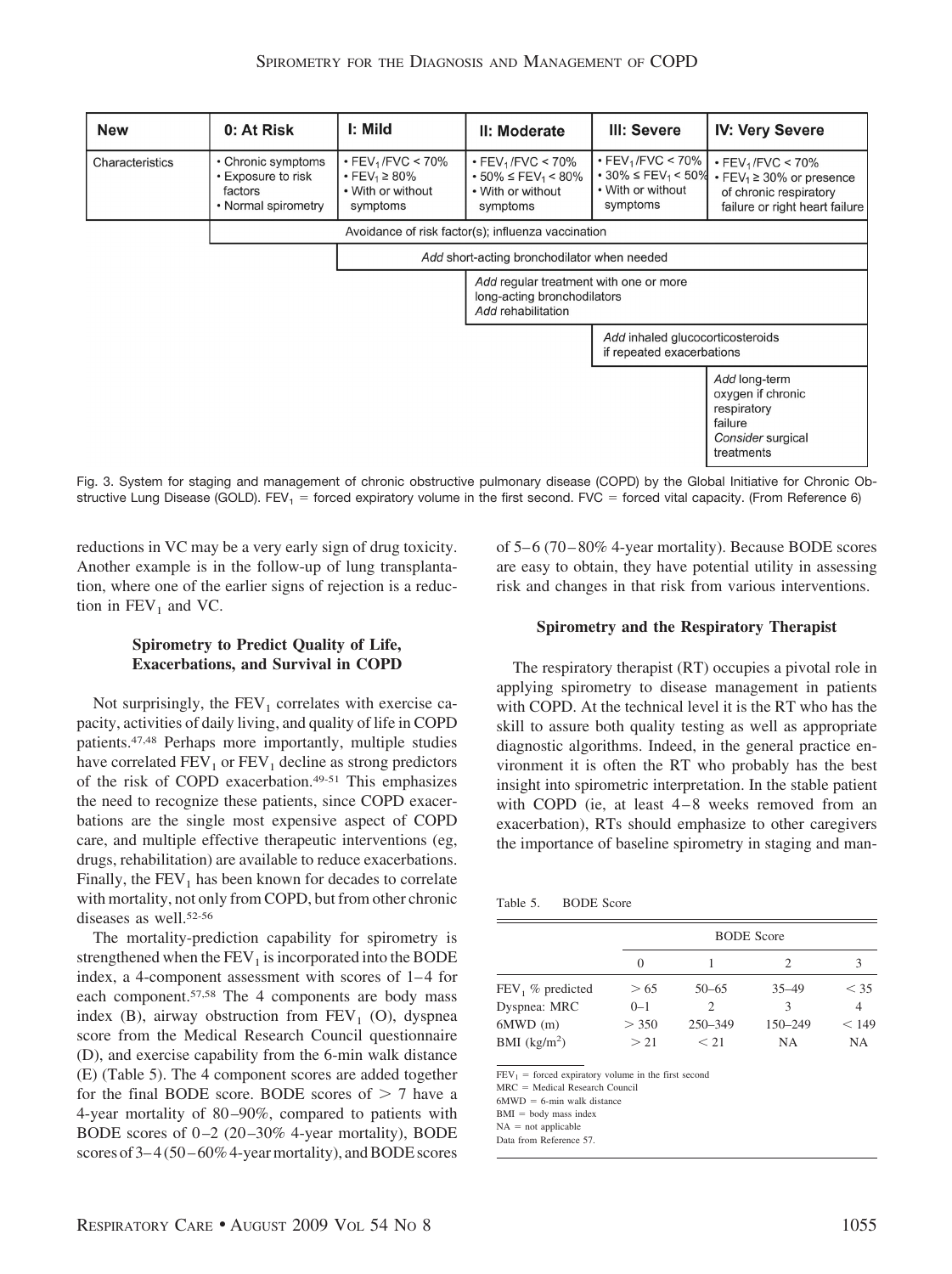aging patients as well as for predicting outcomes. Finally, if spirometry is to be used as a tool to encourage smoking cessation, it is incumbent for the RT to point out the implications of continued smoking in those with abnormal spirometry. It is perhaps even more important for the RT to emphasize that even in the presence of normal spirometry, smoking is a lifelong risk for future COPD manifestations as well as for numerous other cardiopulmonary disorders.

#### **Summary**

Spirometric testing has stood the test of time. Spirometric testing, however, depends heavily upon the quality of equipment, the patient cooperation, and the skill of the technician performing the test. Spirometry should thus be considered a medical test and not simply a vital sign that anyone can perform. In obstructive lung disease the characteristic changes in spirometry are a reduction in  $FEV<sub>1</sub>$ with respect to VC. Using this measurement, clinicians can diagnose the presence and severity of airway obstruction. This can be used to guide therapies and predict outcomes. Using spirometry to screen for obstructive lung disease in asymptomatic populations, however, can be problematic, and the effects of screening on outcomes have yet to be demonstrated.

#### **REFERENCES**

- 1. Hutchinson J. On the capacity of the lungs and on the respiratory functions, with a view of establishing a precise and easy method of detecting diseases by the spirometer. Trans Med Soc Lond 1846;29: 137-252.
- 2. Mead J. Expiratory flow limitation: a physiologist's point of view. Fed Proc 1980;39(10):2771-2775.
- 3. Miller MR, Hankinson J, Brusasco V, Burgos F, Casaburi R, Coates A, Crapo R, et al; ATS/ERS Task Force. Standardization of spirometry. Eur Respir J 2005;26(2):319-338.
- 4. Hankinson JL, Odencranz JR, Fedan FB. Spirometric reference values from a sample of the general US population. Am J Respir Crit Care Med 1999;159(1):179-187.
- 5. Pellegrino R, Viegi G, Brusasco V, Crapo RO, Burgos F, Casaburi R, et al. Interpretative strategies for lung function tests. Eur Respir J 2005;26(5):948-968.
- 6. Global Initiative for Chronic Obstructive Lung Disease. Global strategy for the diagnosis, management, and prevention of chronic obstructive pulmonary disease. Updated 2008. http://www.goldcopd. com/. *Accessed June 10, 2009.*
- 7. Flaherty KR, Martinez FJ. The role of pulmonary function testing in pulmonary fibrosis. Curr Opin Pulm Med 2000;6(5):404-410.
- 8. Crapo RO. Jensen RL. Standards and interpretive issues in lung function testing. Respir Care 2003;48(8):764-772.
- 9. Gardner RM, Clausen JL, Epler G, Hankinson JL, Permutt S, Plummer AL. Pulmonary function laboratory personnel qualifications. Am Rev Respir Dis 1986;134:623-624.
- 10. The National Lung Health Education Program (NLHEP). Strategies in preserving lung health and preventing COPD and associated diseases. Chest 1998;113(2 Suppl):123S-163S.
- 11. Zielinski J, Bednarek M; Know the Age of Your Lung Study Group. Early detection of COPD in a high-risk population using spirometric screening. Chest 2001;119(3):731-736.
- 12. Ferguson GT, Enright PL, Buist AS, Higgins MW. Office spirometry for lung health assessment in adults: a consensus statement from the National Lung Health Education Program. Chest 2000;117(4):1146- 1161.
- 13. Eaton T, Withy S, Garrett J, Mercer J, Whitlock RM, Rea HH. Spirometry in primary care practice: the importance of quality assurance and the impact of spirometry workshops. Chest 1999;116(2): 416-423.
- 14. Hankinson JL. Office spirometry: does poor quality render it impractical? Chest 1999;116(2):276-277.
- 15. White P, Wong W, Fleming T, Gray B. Primary care spirometry: test quality and the feasibility and usefulness of specialist reporting. Brit J Gen Pract 2007;57(542):701-705.
- 16. Walters JA, Hansen EC, Johns DP, Blizzard EL, Walters EH, Wood-Baker R. A mixed methods study to compare models of spirometry delivery in primary care for patients at risk of COPD. Thorax 2008; 63(5):408-414.
- 17. Enright P. Provide GPs with spirometry, not spirometers. Thorax 2008;63(5):387-388.
- 18. Hansen JE, Sun XG, Wasserman K. Spirometric criteria for airway obstruction: use percentage of  $FEV<sub>1</sub>/FVC$  ratio below the fifth percentile, not < 70%. Chest 2007;131:349-355.
- 19. Collen J, Greenburg D, Holley A, King CS, Hnatiuk O. Discordance in spirometric interpretations using three commonly used reference equations vs national health and nutrition examination study III. Chest 2008;134(5):1009-1016.
- 20. Walker PP, Mitchell P, Diamantea F, Warburton CJ, Davies L. Effect of primary-care spirometry on the diagnosis and management of COPD. Eur Respir J 2006;28(5):945-952.
- 21. Yawn BP, Enright PL, Lemanske RF Jr, Pace W, Wollan P, Boushey H. Spirometry can be done in family physicians' offices and alters clinical decisions in management of asthma and COPD. Chest 2007; 132(4):1162-1168.
- 22. Lee TA, Bartle B, Weiss KB. Spirometry use in clinical practice following diagnosis of COPD. Chest 2006;129(6):1509-1515.
- 23. Buffels J, Degryse J, Heyman J, Decramer M. Office spirometry significantly improves early detection of COPD in general practice. Chest 2004;125(4):1394-1399.
- 24. Han MK, Kim MG, Mardon R, Renner P, Sullivan S, Diette GB, Martinez FJ. Spirometry utilization for COPD: how do we measure up? Chest 2007;132(2):403-409.
- 25. Anthonisen NR, Connett JE, Murray RP. Smoking and lung function of Lung Health Study participants after 11 years. Am J Respir Crit Care Med 2002;166(5):675-679.
- 26. Crapo RO, Casaburi R, Coates AL, Enright PL, Hankinson JL, Irving CG, et al. Guidelines for methacholine and exercise challenge testing-1999. This official statement of the American Thoracic Society was adopted by the ATS Board of Directors, July 1999. Am J Respir Crit Care Med 2000;161(1):309-329.
- 27. Lunn WW, Sheller JR. Flow volume loops in the evaluation of upper airway obstruction. Otolaryngol Clin North Am 1995;28(4):721-729.
- 28. Celli BR. The importance of spirometry in COPD and asthma. Chest 2000;117(2 Suppl):15S-19S.
- 29. Lancaster T, Stead L, Silagy C, Sowden A. Effectiveness of interventions to help people stop smoking: findings from the Cochrane Library. BMJ 2000;321(7257):355-358.
- 30. Bednarek M, Gorecka D, Wielgomas J, Czajkowska-Malinowsk M, Regula J, Miszko-Filipczyk G, et al. Smokers with airway obstruction are more likely to quite smoking. Thorax 2006;61(10):869-873.